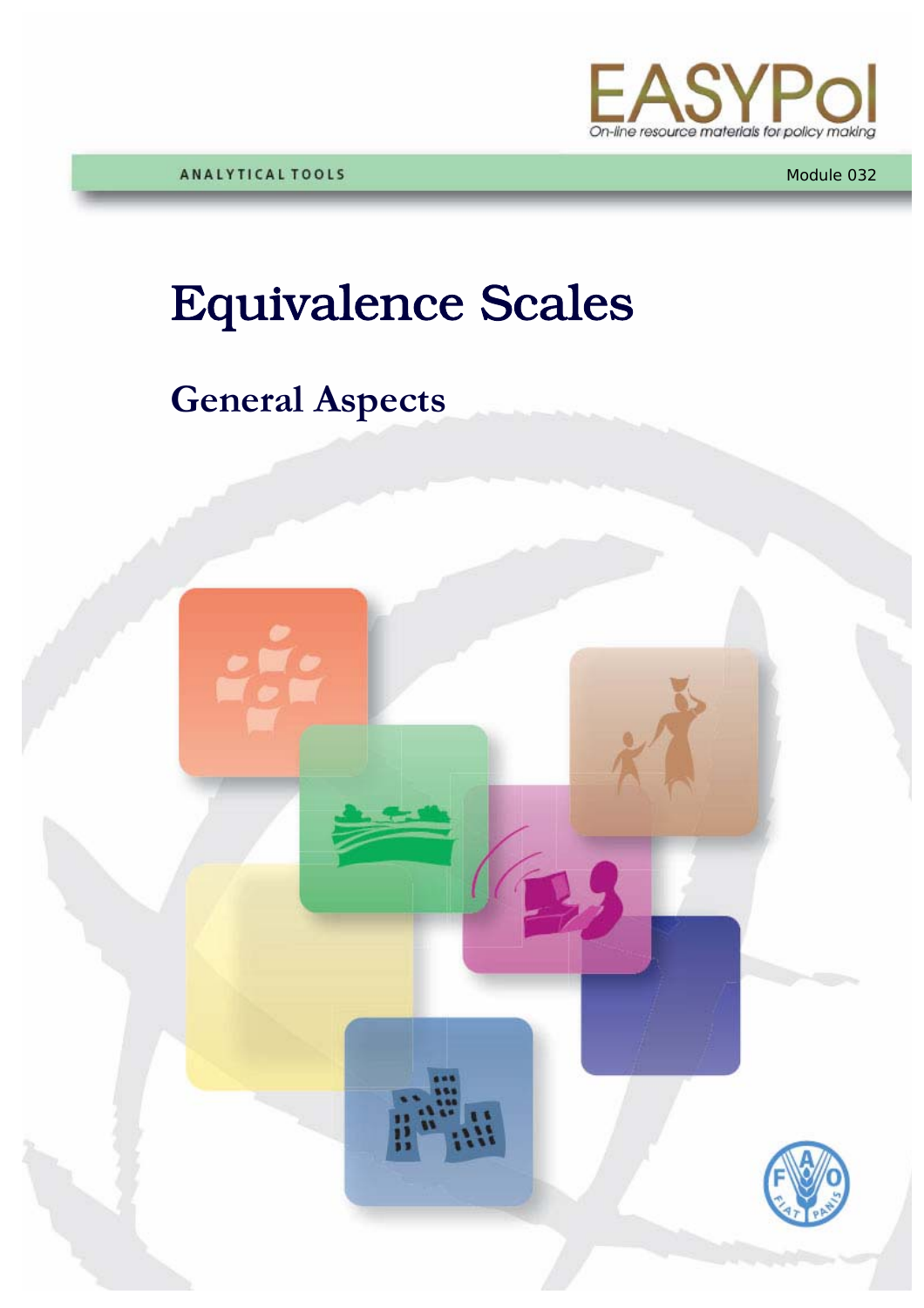

# Equivalence Scales **General Aspects**

#### by

Lorenzo Giovanni Bellù, Agricultural Policy Support Service, Policy Assistance Division, FAO, Rome, Italy

Paolo Liberati, University of Urbino, "Carlo Bo", Institute of Economics, Urbino, Italy

for the

Food and Agriculture Organization of the United Nations, FAO



#### **About EASYPol**

EASYPol is a an on-line, interactive multilingual repository of downloadable resource materials for capacity development in policy making for food, agriculture and rural development. The EASYPol home page is available at: *[www.fao.org/tc/easypol](http://www.fao.org/tc/easypol).* EASYPol has been developped is maintained by the Agricultural Policy Support Service, Policy Assistance

Division, FAO. The designations employed and the presentation of the material in this information product do not imply

the expression of any opinion whatsoever on the part of the Food and Agriculture Organization of the United Nations concerning the legal status of any country, territory, city or area or of its authorities, or concerning the delimitation of its frontiers or boundaries.

**[© FAO November 2005](http://www.fao.org/copyright_EN.htm)**: All rights reserved. Reproduction and dissemination of material contained on FAO's Web site for educational or other non-commercial purposes are authorized without any prior written permission from the copyright holders provided the source is fully acknowledged. Reproduction of material for resale or other commercial purposes is prohibited without the written permission of the copyright holders. Applications for such permission should be addressed to: **[copyright@fao.org](mailto:copyright@fao.org)**.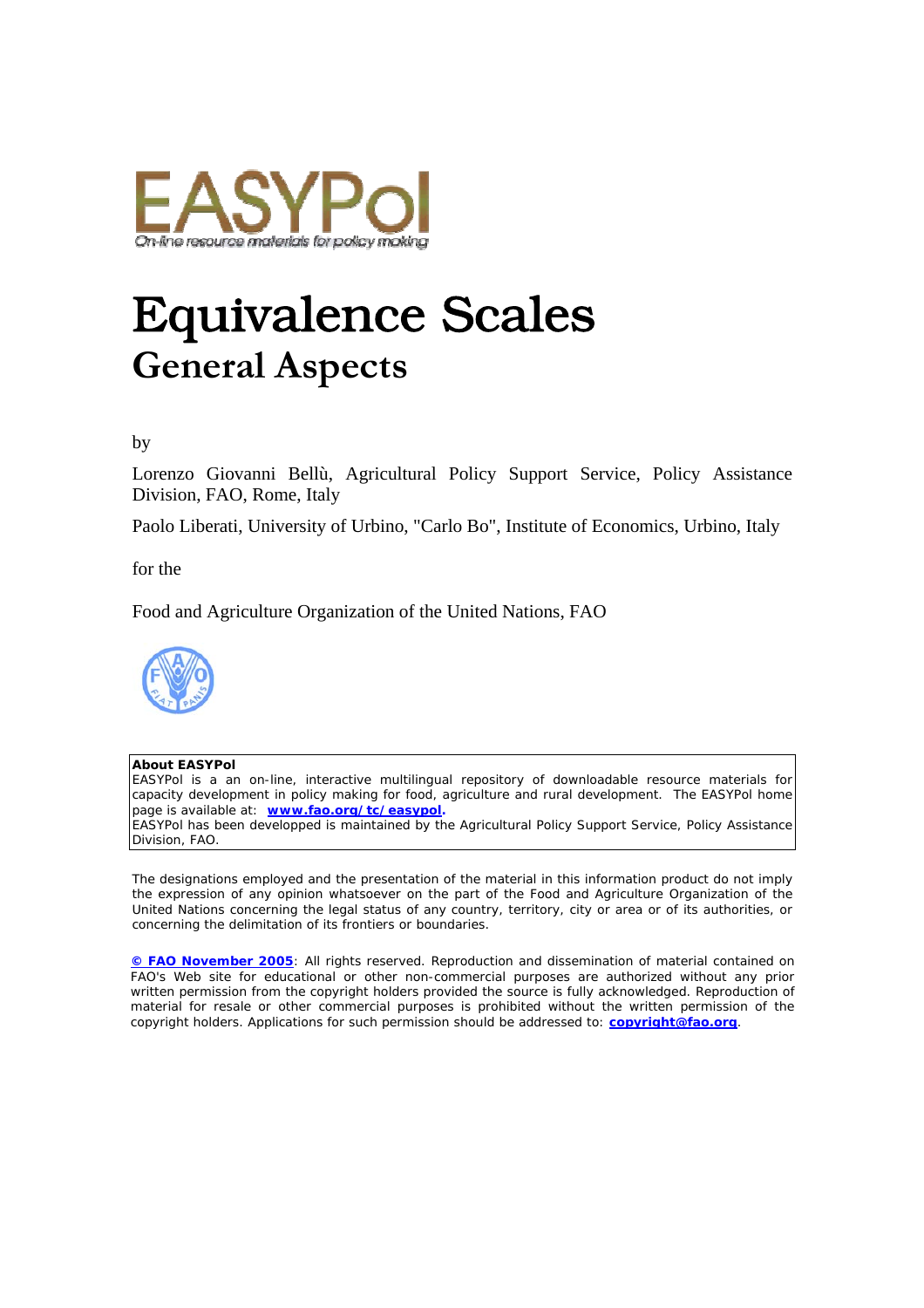# Table of Contents

| $\mathbf 1$    |               |                                                   |  |  |
|----------------|---------------|---------------------------------------------------|--|--|
| 2              |               |                                                   |  |  |
| 3              |               |                                                   |  |  |
|                | 3.1           |                                                   |  |  |
|                | $3.2^{\circ}$ |                                                   |  |  |
| $\overline{4}$ |               | Some numerical examples for equivalence scales  5 |  |  |
| 5              |               |                                                   |  |  |
| 6              |               |                                                   |  |  |
|                | 6.1           |                                                   |  |  |
|                | 6.2           |                                                   |  |  |
|                | 6.3           |                                                   |  |  |
|                |               |                                                   |  |  |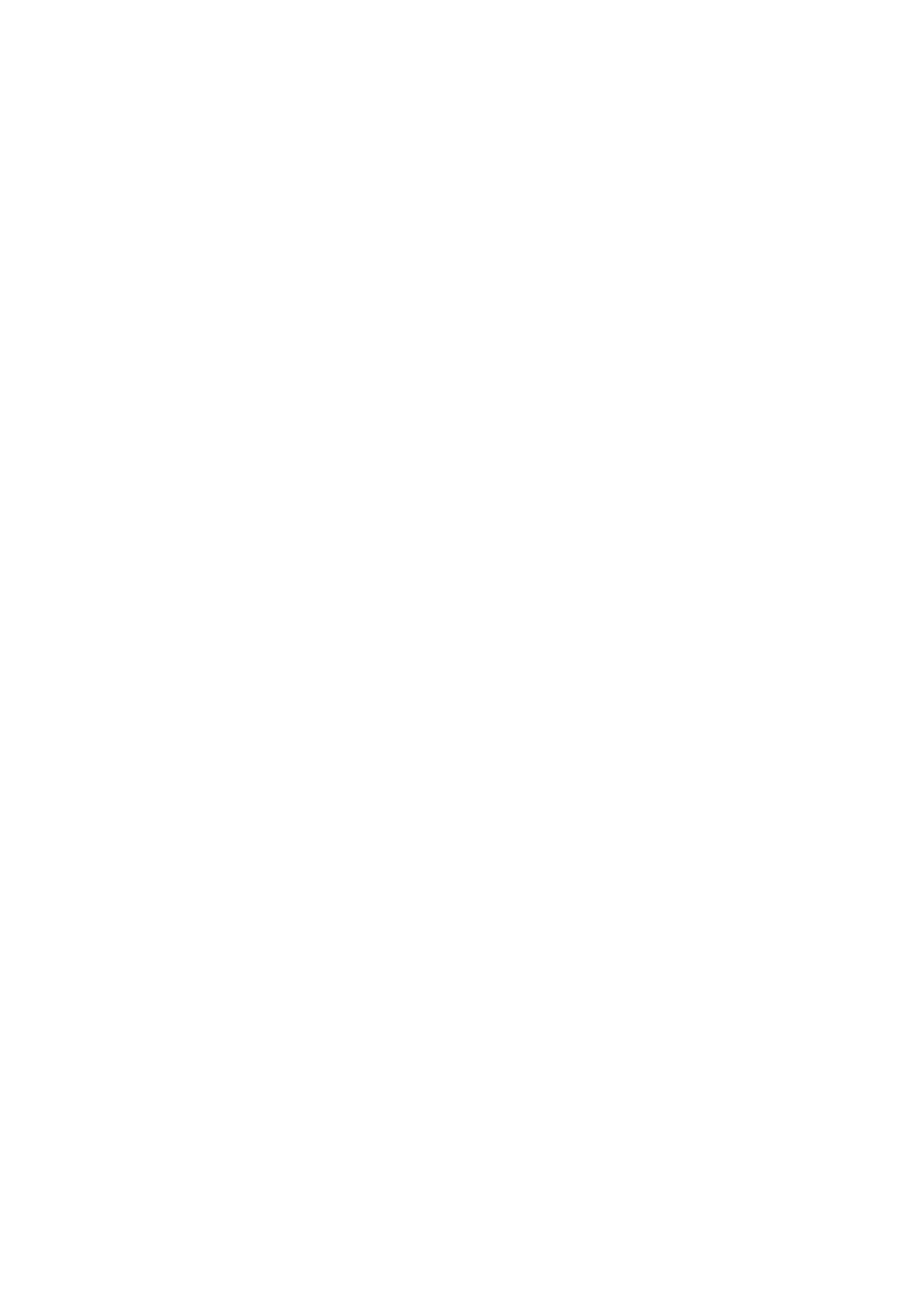#### <span id="page-4-0"></span>**1 SUMMARY**

This module illustrates how **inequality** and **poverty analysis** may be carried out when the income distribution is defined over households (i.e. household incomes) and not over individuals (i.e. individual incomes). When household incomes are considered, a problem arises with regard to the possibility of comparing *monetary* incomes of different households with different numbers of inhabitants. In this case, and as described in this module, a correction should be made to meaningfully compare different situations. This correction is called an **equivalence scale**. An equivalence scale may be a simple *per capita* measure or a more sophisticated way to take into account the fact that, within any given household, economies of scale may operate with regard to the consumption of certain goods. Applying an equivalence scale to monetary incomes of different households gives rise to an **equivalised income** that can be used for inequality, poverty or welfare analysis.

### **2 INTRODUCTION**

#### **Objectives**

The aim of this module is to give the analyst the necessary tool to properly measure inequality and poverty and to carry out welfare analysis when the income distribution is defined over household incomes rather than on individual incomes.

This module is particularly important, as in the real world many income/consumption surveys give information on households rather than on individuals. Furthermore, public policies are often targeted to households. It is therefore vital to understand the way in which data on households may be used to measure the impact of such policies.

#### **Target audience**

This module targets all policy analysts who works in public administrations (central and local), NGOs, political parties, professional organizations or in consulting firms that are willing to enhance their expertise in analyzing inequality and poverty issues at household level. Lecturers in selected undergraduate courses in economics and related fields may also be interested in using this material for academic purposes.

#### **Required background**

This module complements all other EASYPol modules on inequality and poverty analysis and it is propaedeutic to them in any case in which the relevant income distribution to be analysed is defined on household incomes. It is therefore strongly recommended to go through the other EASYPol modules on inequality and poverty first.

The trainer is strongly recommended to verify how adequate the trainees' background is, notably their understanding of the concepts of "income distribution" and "social welfare". If their background is weak or missing, the trainer may consider delivering other related EASYPol modules beforehand. Other technicalities reported in this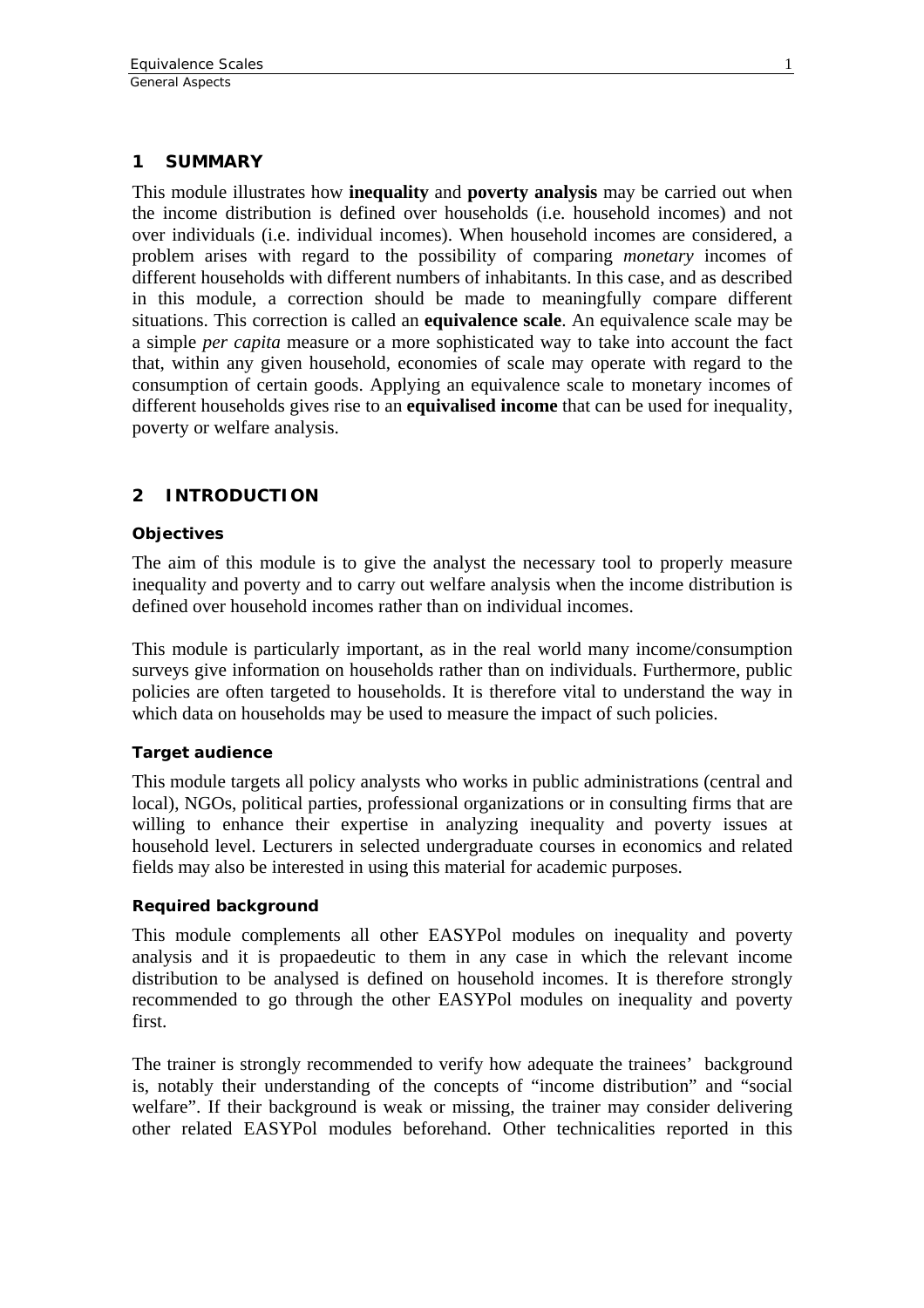<span id="page-5-0"></span>module should be understood by all people with an elementary knowledge of basic mathematics and statistics.

A complete set links of other related EASYPol modules are included at the end of this module. However, users will also find links to related material throughout the text where relevant<sup>1</sup>.

### **3 CONCEPTUAL BACKGROUND**

#### **3.1 General aspects**

Income inequality and poverty have been analysed in other EASYPol modules simulating various income distributions based on **individual** incomes. However, there might be theoretical and practical reasons to work with income distributions where the unit of analysis is the **household**. From a theoretical point of view, household income is of great interest, as many decisions are taken within the household and because, to some extent, resources are shared among household members. This makes the household a natural reference point to understand the well-being of individuals. From a practical point of view, data often comes at household level. Therefore, we must have tools to manage this possibility.

The basic tool to prepare household data for a meaningful inequality and poverty analysis is the equivalence scale. The **equivalence scale** is an index converting nominal incomes of heterogeneous households in comparable measures of well-being. This index can be interpreted as the differential cost of having a given household size and composition with respect to a «benchmark» household type.

In other EASYPol modules where inequality and poverty are discussed, individuals have been assumed to be a natural reference point for measurement. The simplest case for the analyst, indeed, is to assume that «**individuals**» are the relevant unit. In this case, at a given point in time, **nominal** amounts of individuals' incomes or expenditures can be meaningfully interpreted as measures of well-being.<sup>[2](#page-5-2)</sup> It would therefore be quite reasonable to say that an individual with income *x* has a higher level of welfare than an individual with income  $y < x$ .<sup>[3](#page-5-3)</sup>

More generally, we say that nominal income is a good tool for measuring inequality when the population is **homogeneous**. A population is homogeneous if all households forming this population share the same relevant socio-demographic characteristics.

<span id="page-5-1"></span> $\overline{a}$ <sup>1</sup> EASYPol hyperlinks are shown in blue, as follows:

a) training paths are shown in **underlined bold font**;

b) other EASYPol modules or complementary EASYPol materials are in *bold underlined italics*;

c) links to the glossary are in **bold**; and

d) external links are in *italics*. 2

<span id="page-5-2"></span><sup>&</sup>lt;sup>2</sup> In what follows the terms «income» and «expenditure» will be used interchangeably. In this context they are only representations of the household well-being.

<span id="page-5-3"></span> $3$  Of course, it is implicit in this statement that individual welfare depends only on income.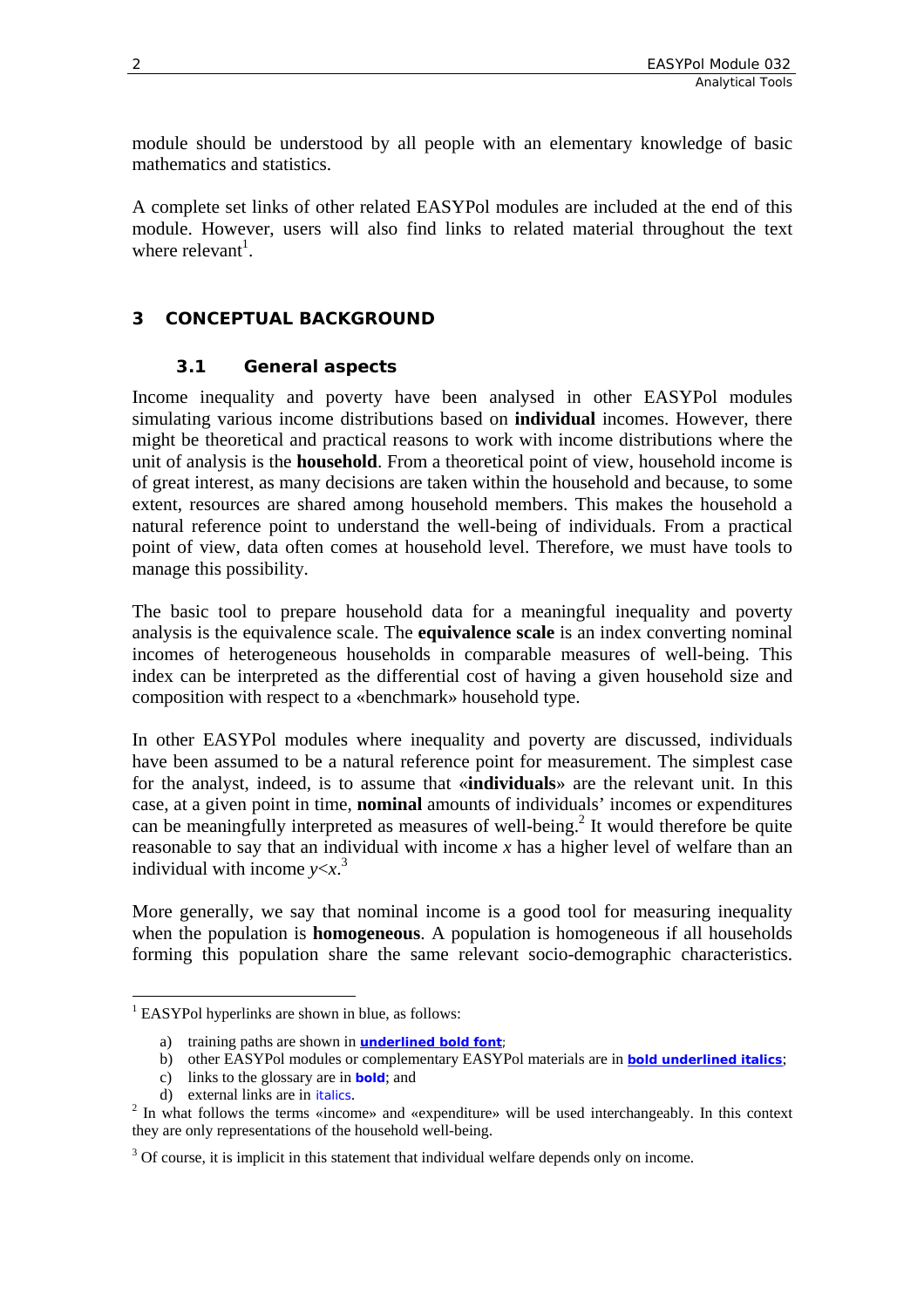$\overline{a}$ 

Examples may be: single-person households; married couples without children; married couples with two children; two-person households where the head of the household is disabled; and so on.

In national surveys, data do not come very frequently at individual level and, where available, they are generally obtained by making assumptions on how total income is distributed among the various members (the issue of **intra-household** distribution of income). The reason is that, in many households, there are members (e.g. children) who consume resources but do not produce incomes. The individual income of these members would be zero, even though they share the household's total resources.

More common is the situation when data are collected at household level. But in this case households are generally **heterogeneous** because they differ both in size and composition. In the same population, we may have single-person households, married couples with a variable number of children, disabled, rural households, urban households and so on. In all these cases, nominal incomes are no longer a good indicator of well-being, because different households may have different needs **at the same level of total income**.

For example, has a two-parent household with three children and \$ 1000 the same level of well-being as a two-parent household without children and \$ 1000? If the answer is negative, even though the two households gain the same «nominal» income, the level of well-being will differ. Intuitively, we could think that the first household has more needs, because, unlike the second household, it has children.

What we are looking for, therefore, is a tool to convert nominal incomes into a «comparable» measure of well-being in all those cases where heterogeneous populations must be handled for inequality and poverty purposes. The problem is conceptually the same as when one has to compare two different amounts of money at different points in *time*. In this latter case, the standard procedure is to make the two amounts comparable in «real» terms using, for example, a price index in order to take into account the effects of inflation. In this case, in economic terms, nominal incomes (or incomes at current prices) are converted in real incomes (or incomes at constant prices). An analogous procedure applies when, at a given point in time, prices **differ in**  *space* (e.g. rural vs. urban areas or among different countries). The standard procedure here is to use a purchasing power parity (PPP) price deflator to convert nominal incomes in comparable real amounts<sup>[4](#page-6-0)</sup>.

In order to compare households of different size and composition, it is therefore natural to follow the same procedure, using an analogous kind of deflator. The appropriate deflator in this case is the **equivalence scale**.

Formally, the equivalence scale establishes a functional relationship between nominal incomes and incomes adjusted for the equivalence scale. Define this latter as «equivalent income». Therefore, denoting *y* as nominal income and *y*e as equivalent

<span id="page-6-0"></span><sup>&</sup>lt;sup>4</sup> Prices may indeed differ in space, especially in the case of large countries or in those countries where the rural and urban areas show wider gaps of economic development.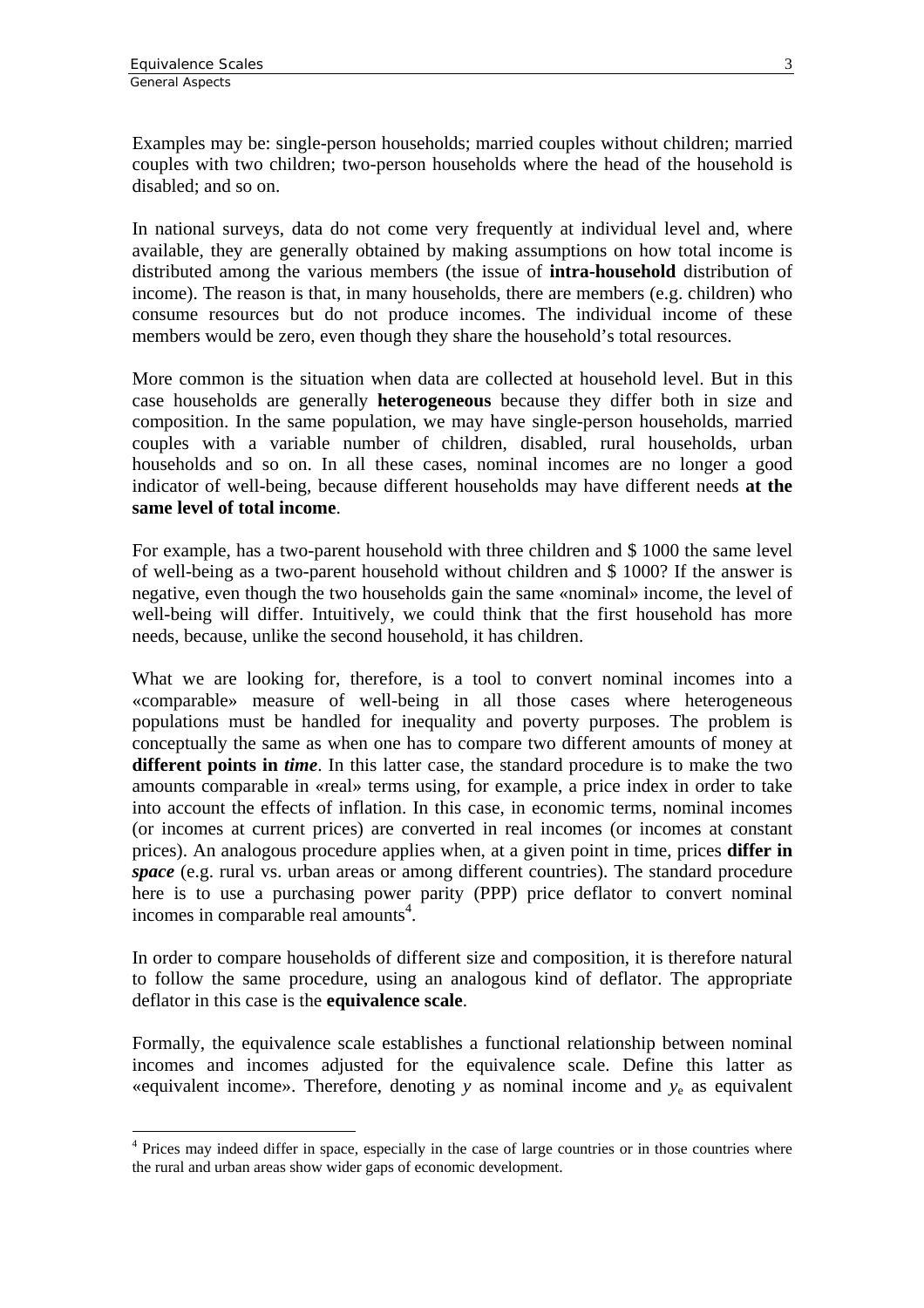<span id="page-7-0"></span>income, the relation between nominal and equivalent incomes assumes the following general form:

$$
y_e = \frac{y}{\lambda(\mathbf{d})}
$$

where  $\lambda$  denotes the functional relationship depending on the vector of the relevant demographic characteristics **d**. The vector of demographic characteristics may contain different variables. In applied work, it very often includes household size, but it might also include professional status of the head of households (farmer, blue collar, etc.), household location (rural or urban), health conditions (disabled), etc.

### **3.2 Theoretical foundations**

A natural question to ask is: where does  $\lambda$  come from? In other words, is the concept of equivalence scale theoretically founded? The answer is, yes. The general concept of equivalence scale has foundations on consumer theory, in particular on the representation of individual preferences<sup>[5](#page-7-1)</sup>. In order to understand this point, it is worth going through some standard consumer theory.

Consumers' preferences may be represented in three different ways:

- A DIRECT UTILITY FUNCTION, depending on consumption. Analytically:  $U = U(q)$ where **q** is the vector of goods consumed;
- An INDIRECT UTILITY FUNCTION, depending on prices and income. Analytically,  $U = \psi(y, \mathbf{p})$ , where *y* is income and **p** is the price vector;
- A COST FUNCTION depending on utility and prices. Analytically,  $y = c(u, \mathbf{p})$ , where *u* is the level of utility.

Between the direct utility function and the cost function there is a relation of «DUALITY». The «standard» consumer's problem is indeed that of *maximising the utility level subject to a given budget constraint (or cost)*. The «dual» problem is that of *minimising the cost subject to a given utility level*. The vector of goods chosen, quite obviously, must be the same in both cases.

Between the *indirect utility function* and the *cost function* there is instead a relation of «INVERSION». Given a cost function we can always obtain an indirect utility function by solving the first for the level of utility.

The cost function, therefore, is a theoretically founded way to represent consumers' preferences. It depends on the price vector<sup>6</sup> and utility. Since the cost function gives the

 $\overline{a}$ 

<span id="page-7-1"></span><sup>&</sup>lt;sup>5</sup> The standard reference for these issues is Deaton and Muellbauer, 1980.

<span id="page-7-2"></span><sup>&</sup>lt;sup>6</sup> To simplify, the price vector is here assumed the same for all households, but it might be that prices differ over space (e.g. rural and urban areas). This means that not all households would face the same prices; only subgroups of them will do. In this case, the cost of an additional child could be variable in different areas.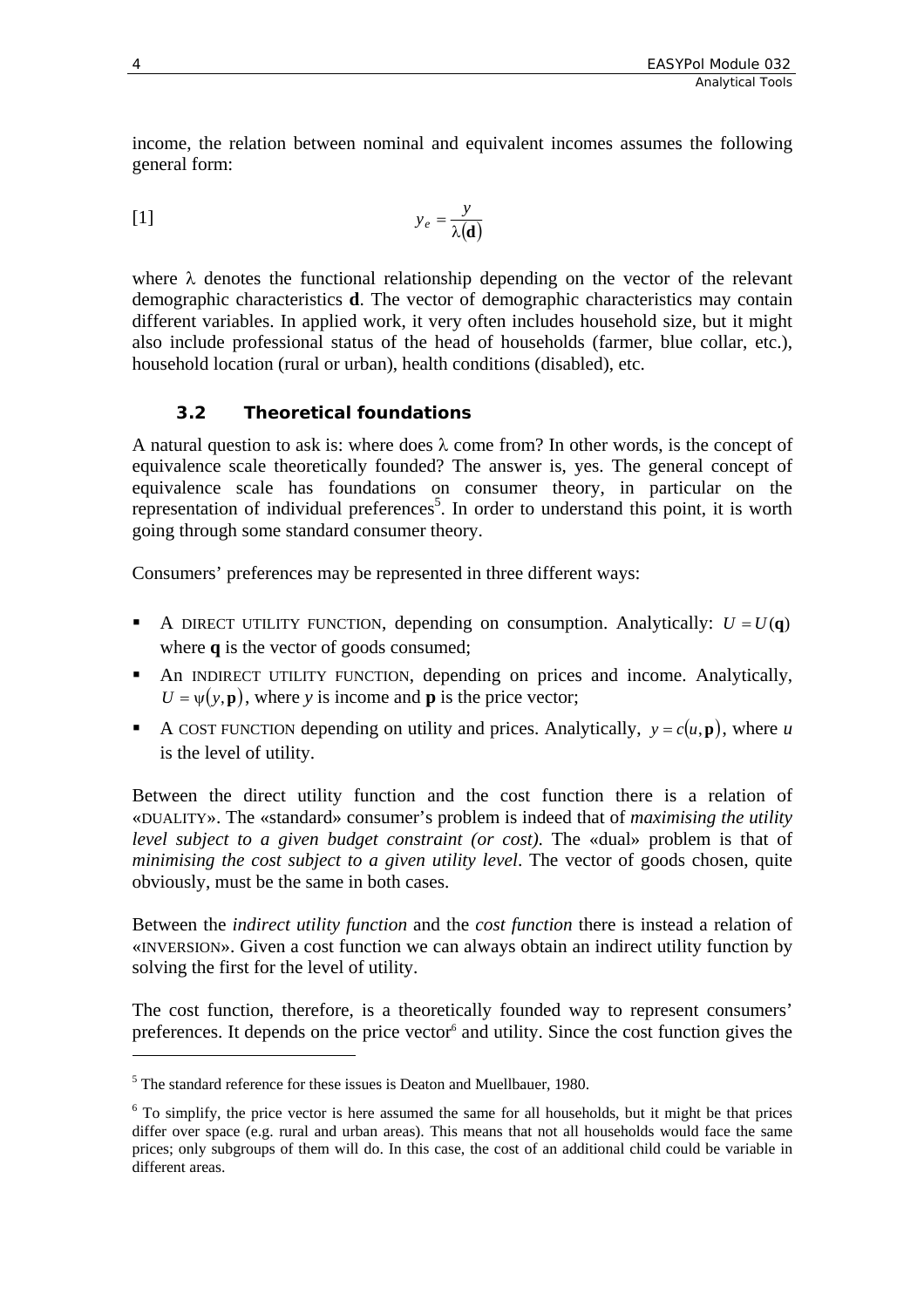<span id="page-8-0"></span>minimum cost of achieving a given level of utility, we can use the cost function to calculate what is the additional cost for a household of a given size and composition to achieve the same level of utility of a benchmark household. To make this step, it is therefore necessary to extend the cost function to include the vector of sociodemographic characteristics **d**:

$$
[2] \tC(\mathbf{p}, u, \mathbf{d})
$$

Therefore, the equivalence scale  $\lambda$  is defined as:

[3] 
$$
\lambda = \frac{C(\mathbf{p}, u, \mathbf{d}_k)}{C(\mathbf{p}, u, \mathbf{d}_0)}
$$

i.e. as the ratio between the minimum cost to achieve utility for the household with demographic characteristics  $\mathbf{d}_k$  and the minimum cost of achieving the same level of utility for the benchmark household with characteristics  $\mathbf{d}_0$ . Recalling our previous example, if  $\mathbf{d}_k$  is «three children» and the benchmark  $\mathbf{d}_0$  is «no children», the equivalence scale measures the differential cost of having three children with respect to the benchmark (no children).

In this general form, the equivalence scale is therefore a CONSTANT-UTILITY, CONSTANT-PRICE, COST-OF-LIVING INDEX relating the cost of living at household characteristics  $\mathbf{d}_k$ to that for some reference household with characteristics  $\mathbf{d}_0$ .<sup>[7](#page-8-1)</sup>

Apart from this theoretical foundation, equivalence scales are calculated in many different ways. These issues are dealt with in other modules<sup>8</sup>.

#### **4 SOME NUMERICAL EXAMPLES FOR EQUIVALENCE SCALES**

At this stage, some simple examples may help to understand what an equivalence scale does. Recall our two-parent household with three children and the two-parent household without children, both with \$ 1000. Assume this latter household as the «**benchmark household**», i.e. the household type against which we will measure the differential cost of having different household sizes. For the benchmark household, the equivalence scale is  $\lambda = 1$ , i.e. equivalent income is equal to nominal income. Now assume that the calculated equivalence scale for the household with three children is  $\lambda = 1.6$ . The application of formula [1] would give the result in Table 1, below:

 $\overline{a}$ 

<span id="page-8-1"></span><sup>&</sup>lt;sup>7</sup> Deaton and Muellbauer, 1980, p. 205.

<span id="page-8-2"></span><sup>8</sup> EASYPol Modules 033 and 034 respectively: *Equivalence [Scales: Subjective Methods](http://www.fao.org/docs/up/easypol/326/equv_scales_subjectmtd_033EN.pdf)* and *[Equivalence Scales: Objective Methods](http://www.fao.org/docs/up/easypol/327/equivalencescls-objective_methods_034EN.pdf)*.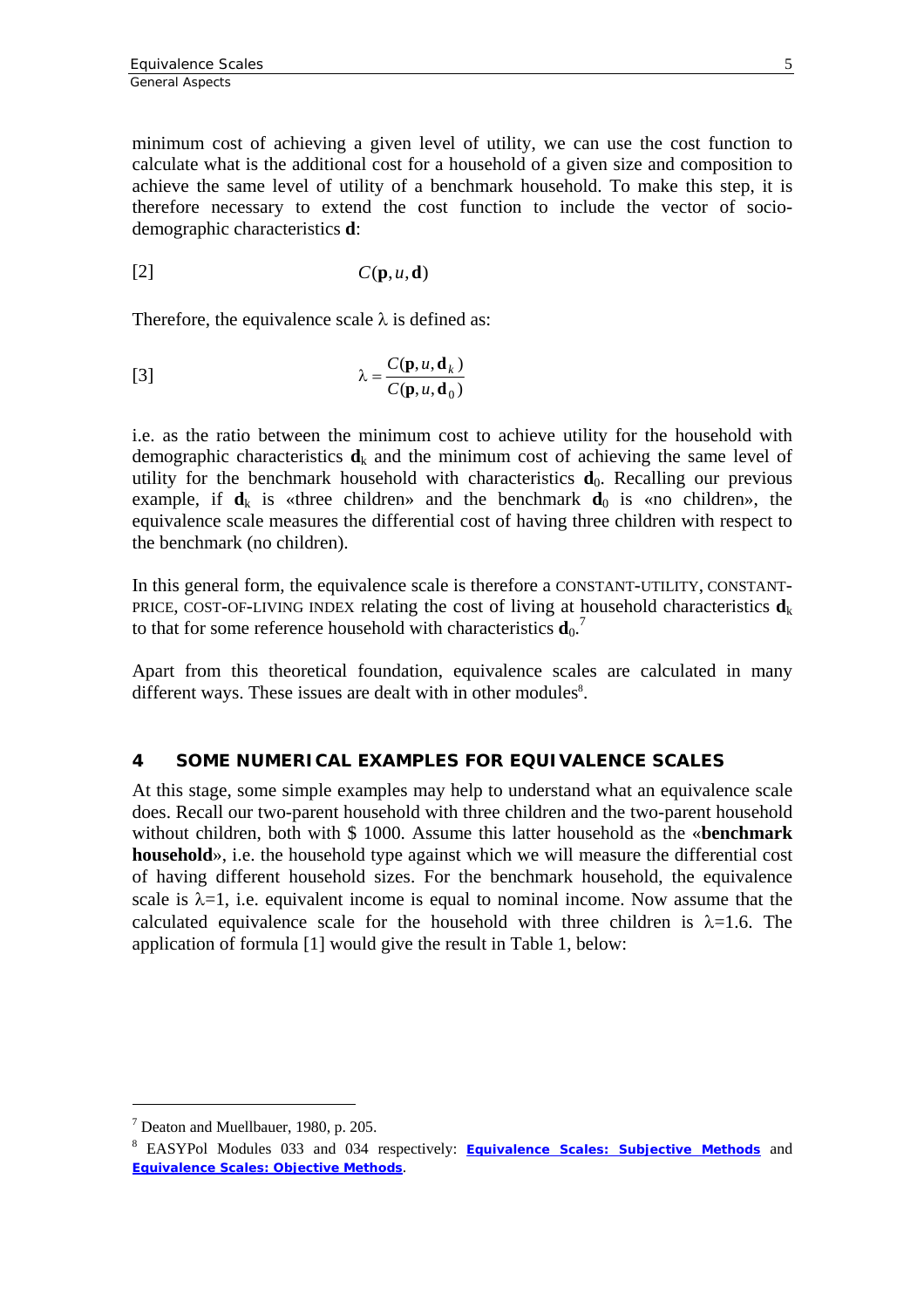#### **Table 1 - Equivalence scales: example 1**

| <b>Household type</b>                       | <b>Nominal</b><br>income | Equivalence<br>scale | Equivalent<br>income |
|---------------------------------------------|--------------------------|----------------------|----------------------|
| Two-person household with three<br>children | 1000                     | 1.6                  | 625                  |
| Two-person household without<br>children    | 1000                     |                      | 1000.                |

The last column of Table 1 reveals that, in equivalent terms, the first household is worse off than the second household, even though both have the same nominal income. In particular, the first household has a «real income» of 625 currency units compared with the second household who has a real income of 1000 currency units. The hypothesised equivalence scale  $\lambda$  also reveals that to have the same level of well-being, the first household should have sixty per cent more nominal income. Table 2, below, illustrates this case.

#### **Table 2 - Equivalence scales: example 2**

| <b>Household type</b>                       | <b>Nominal</b><br>income | Equivalence<br>scale | Equivalent<br>income |
|---------------------------------------------|--------------------------|----------------------|----------------------|
| Two-person household with three<br>children | 1600                     | 1.6                  | 1000.                |
| Two-person household without<br>children    | 1000                     |                      | 1000.                |

In this case, two rather different nominal incomes give rise to the same level of wellbeing (1000 currency units).

As already noted above, the equivalence scale is commonly used to take into account differences in family size. However, it can also be used to estimate the differential cost of other socio-demographic characteristics. For example, has a two-person household with \$1000 the same level of well-being as a two-person household with \$1000 where the head of the household is disabled? Common sense would suggest that the second household is more needy. If it is true, again, nominal incomes are not a good indicator of well-being. If the cost of being disabled is estimated against the benchmark case of households without disabled members and the equivalence scale is, say, 1.2, 1000 currency units for the second household would worth only about 833 currency units (1000:1.2) in equivalent terms (Table 3).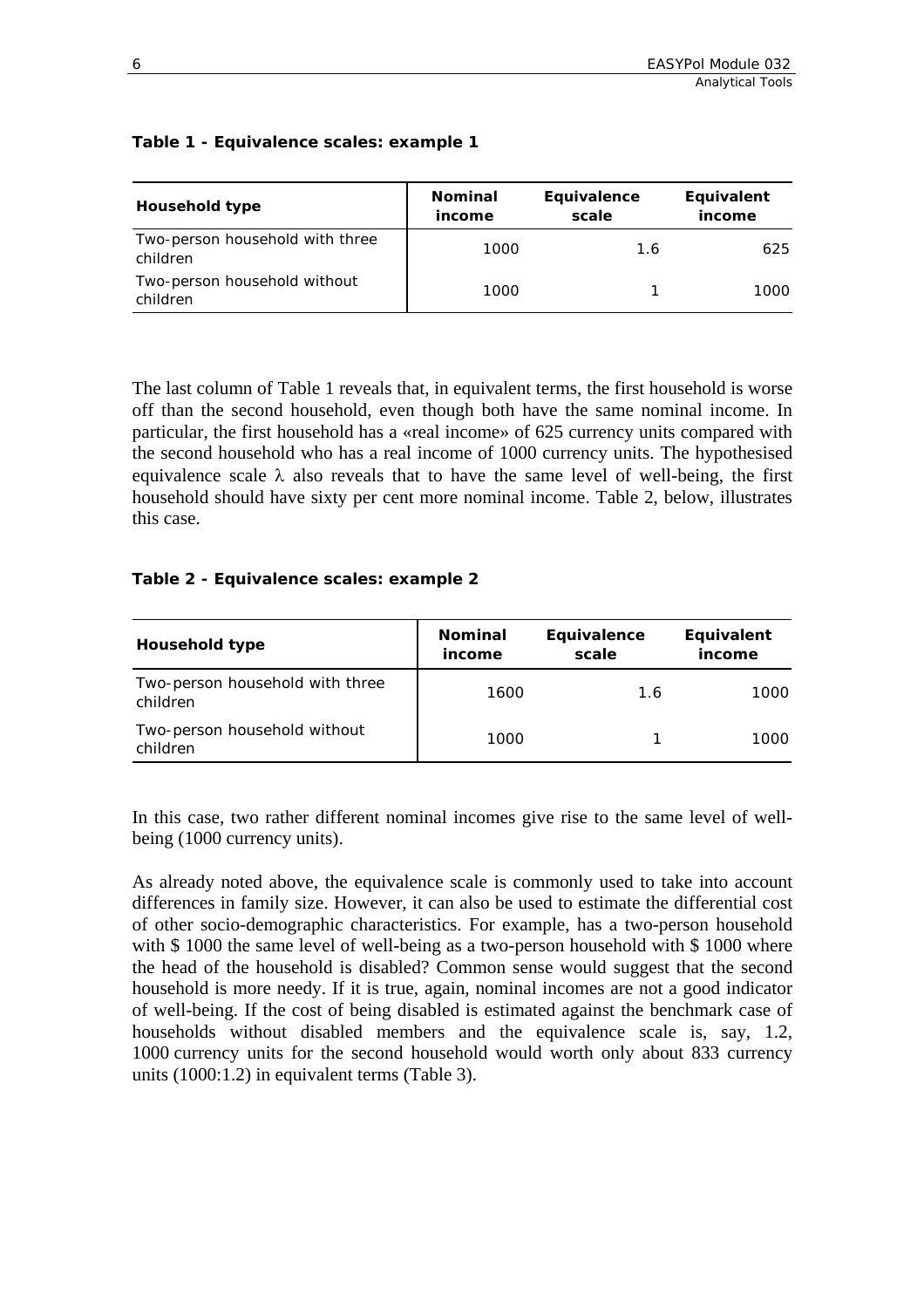#### <span id="page-10-0"></span>**Table 3 - Equivalence scales: example 3**

| Household type                                             | <b>Nominal</b><br>income | Equivalence<br>scale | Equivalent<br>income |
|------------------------------------------------------------|--------------------------|----------------------|----------------------|
| Two-person household without children                      | 1000                     | 12                   | 833                  |
| Two-person household without children and<br>head disabled | 1000                     |                      | 1000                 |

### **5 CONCLUSIONS**

This module has discussed the introductory concepts to analyse the issue of equivalence scales. Equivalence scales may be seen as a deflator converting nominal income in proper measures of well-being in order to make households with different size and composition comparable in inequality and policy analyses.

### **6 READERS' NOTES**

#### **6.1 Time requirements**

The delivery of this module to an audience already familiar with the concept of income distribution, may take about two hours.

## **6.2 Frequently asked questions**

- $\checkmark$  What is an equivalence scale and what aim does it serve? An equivalence scale is a tool that allows us to make possible meaningful comparisons between households of different sizes and composition.
- $\checkmark$  Does the equivalence scale follow the same logic of a price deflator or **purchasing power parity index?** Yes, but while the price deflator and the purchasing power parity are mainly descriptive tools, equivalence scales have a more precise theoretical foundation, based on the utility theory.
- <span id="page-10-1"></span> $\checkmark$  How do I convert nominal incomes in equivalent incomes? An appropriate equivalence scale must be chosen. This is the object of the modules on subjective and objective poverty $9$ .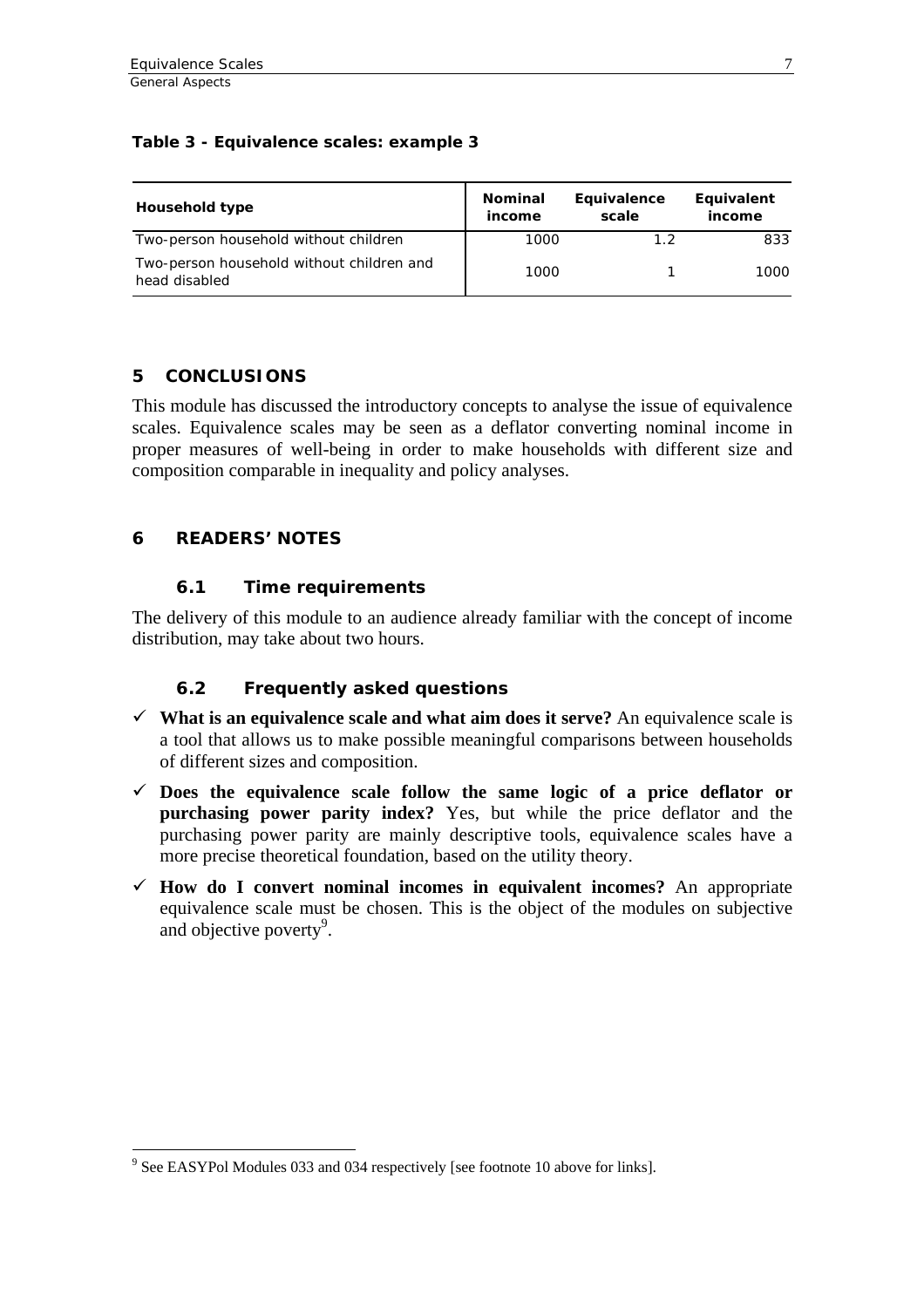#### <span id="page-11-0"></span>**6.3 References and further readings**

Useful readings on this topic are the following:

- Buhmann B., L. Rainwater, G. Schmaus, T. M. Smeeding, 1988. Equivalence Scales, Well-being, Inequality and Poverty, *Review of Income and Wealth*, **34**.
- Coulter F., F. Cowell, S. Jenkins, 1992. Equivalence Scale Relativities and the Extent of Inequality and Poverty, *Economic Journal*, **102**, pp.1067-1082.
- Deaton A., J. Muellbauer, 1980. *Economics and Consumer Behaviour*, Cambridge University Press, Cambridge, UK.
- Deaton A., Muellbauer, 1986. On Measuring Child Costs: With Application to Poor Countries, *Journal of Political Economy*, **94**, pp. 720-744.
- Deaton A., 1997. *The Analysis of Household Surveys*, The Johns Hopkins University Press, Baltimore and London, USA.
- Nelson J., 1993. Household Equivalence Scales: Theory versus Policy?, *Journal of Labour Economics*, **11**, pp. 471-493.
- Pollak R. A., T. Wales, 1979. Welfare Comparisons and Equivalence Scales, *American Economic Review*, **69**, pp. 216-221.